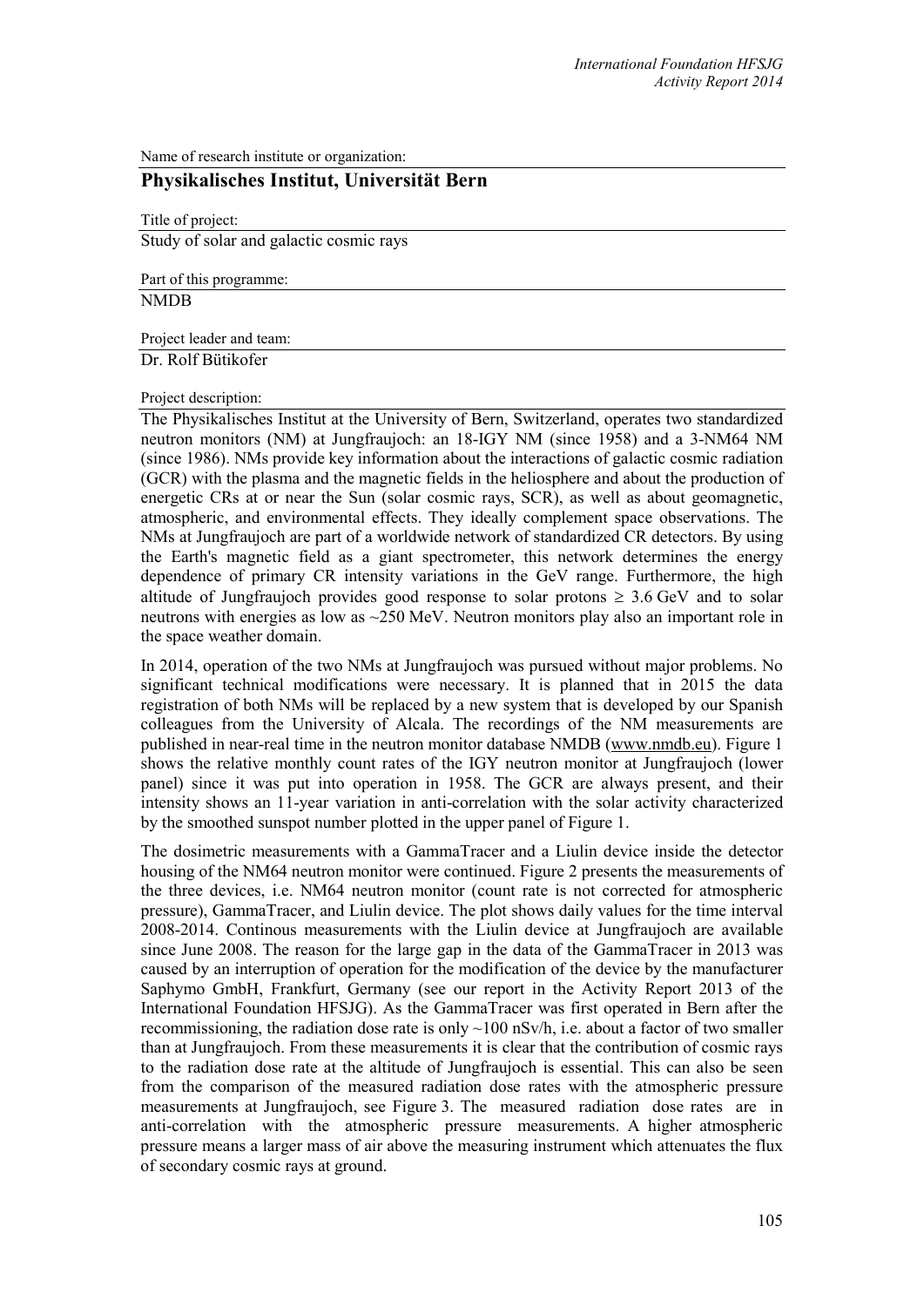

*Figure 1. Smoothed sunspot numbers (fro[m www.sidc.be/silso/datafiles,](http://www.sidc.be/silso/datafiles) top panel), pressure corrected monthly average counting rates of IGY neutron monitor at Jungfraujoch (bottom panel) for the years 1958-2014. The neutron monitor count rate is expressed in relative units with respect to May 1965.*

From Figures 2 and 3 a clear yearly periodicity can be seen, i.e. the variations in the NM64 count rate and in the radiation dose measurements (GammaTracer and Liulin) are mainly caused by different amounts of air mass in the atmosphere above the detectors. To eliminate the effect of the atmospheric pressure variation on the radiation dose measurements and on the NM64 count rate, the measurements can be corrected for atmospheric pressure. Figure 4 shows the pressure corrected NM64 count rates and radiation dose measurements by the GammaTracer and Liulin devices at Jungfraujoch. The NM64 count rates show a significant long term decrease from 2008 to 2014 as a cause of the 11-year solar activity cycle, see also the measurements of the IGY neutron monitor in Figure 1. This tendency of decreasing cosmic ray flux near Earth is also present in the radiation dose measurements by the GammaTracer and the Liulin device at Jungfraujoch. The most pronounced variations in the NM64 data can also be observed in the GammaTracer and the Liulin measurements. However, the shape of the variations is much weaker in the radiation dose detectors, e.g. the Forbush decrease in March 2012 shows only a small reduction of the radiation dose rate measured by the GammaTracer and could not be seen in the data of the Liulin device. The clear negative signal in the NM64 count rate in the early summer 2013 was probably caused by large accumulations of snow on the roof and around the detector housing as this trend was not observed in the data of the IGY neutron monitor at Jungfraujoch. Due to the much smaller sensitive volumes of the GammaTracer and the Liulin device compared to the NM64, the statistics of the two radiation dose meters are considerably lower than of the NM64 detector. The radiation dose detectors are therefore not reasonable instruments to investigate short time cosmic ray flux variations, as solar cosmic ray events, so-called ground level enhancements (GLEs), or Forbush decreases.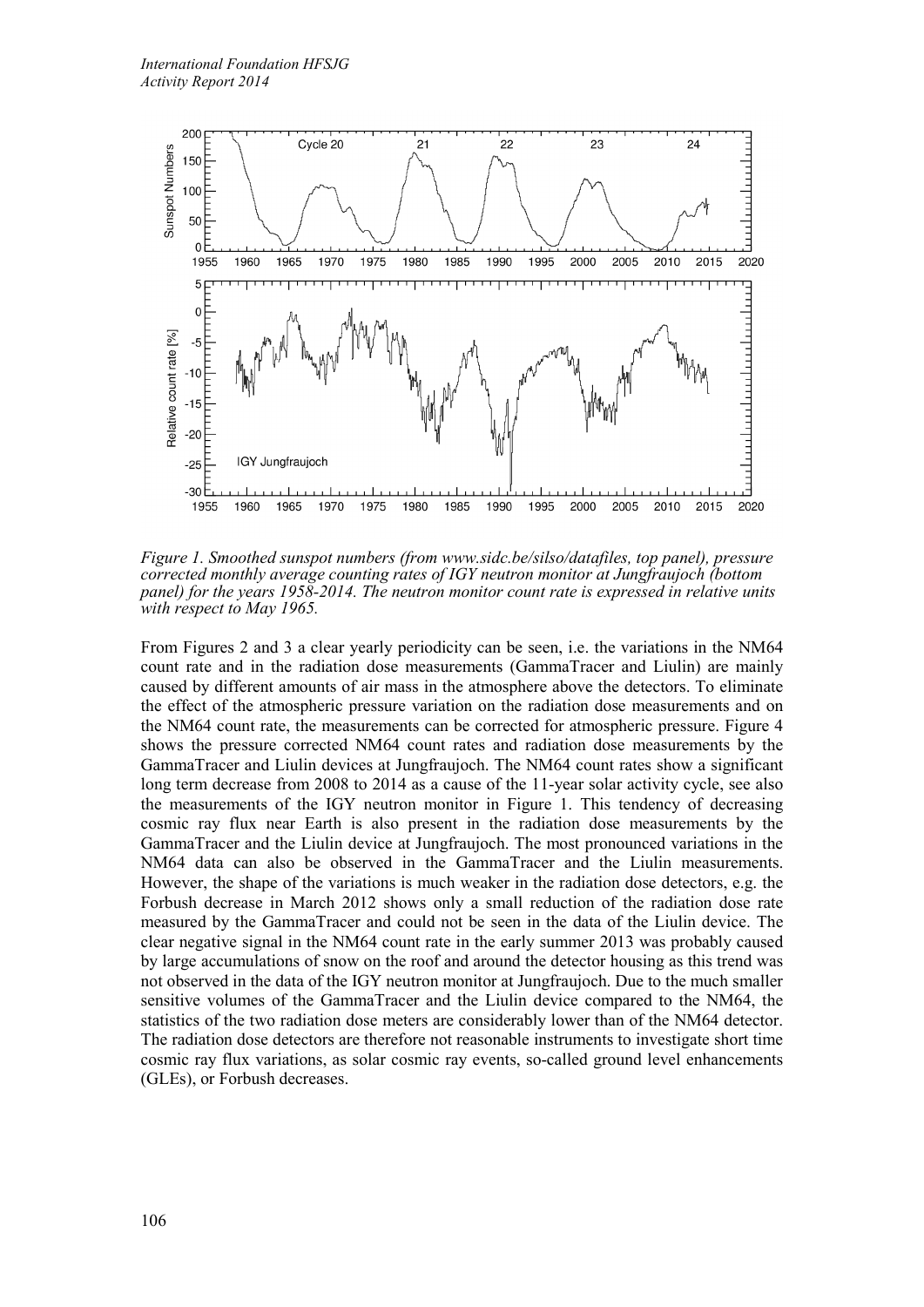

*Figure 2. Daily values of NM64 neutron monitor data (not corrected for atmospheric pressure), radiation dose rates measured by GammaTracer and by Liulin device for the time interval 2008-2014.*



*Figure 3. Daily averaged atmospheric pressure measurements at the NM64 neutron monitor Jungfraujoch for the time interval 2008-2014.*